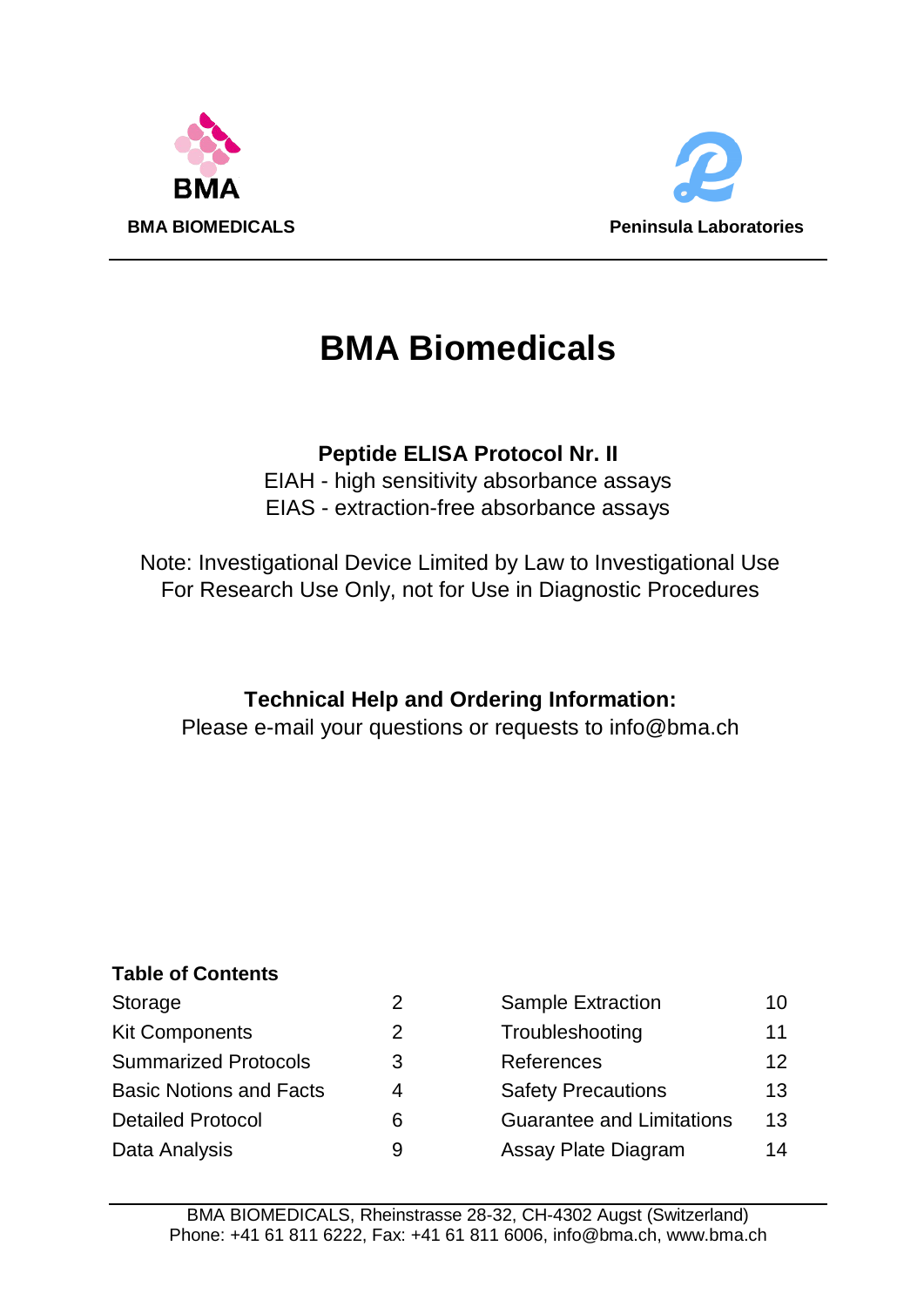# **STORAGE**

After you receive the kit, store the lyophilized components and standard diluent at -20°C for up to one year from the kit's assembly date. The remaining components should be stored in the refrigerator (4 - 8°C) also up to 1 year. Long term storage, improper storage conditions and large temperature fluctuation cycles may cause precipitates in the TMB solution and in the ELISA buffer concentrate. These precipitates should not affect the assay noticeably. Nevertheless, if you observe such precipitates, we recommend to avoid them by allowing them to sink to the bottom.

| <b>Component Description</b>                                                | EIAH          | EIAS (Human) | (Rat)<br>ဖ<br>ΞIΑ | EIAS (Mouse) | Available<br>Separately |
|-----------------------------------------------------------------------------|---------------|--------------|-------------------|--------------|-------------------------|
| ELISA buffer concentrate (50ml 20x concentrate)                             | $\checkmark$  | $\checkmark$ | $\checkmark$      | $\checkmark$ | $Y-1055$                |
| 96-well immunoplate with plate sealer                                       | $\checkmark$  | $\checkmark$ | $\checkmark$      | $\checkmark$ | $\star$                 |
| Antiserum (lyophilized powder)                                              | $\checkmark$  | $\checkmark$ | $\checkmark$      | $\checkmark$ | $\star$                 |
| Standard (1mg lyophilized powder)                                           | $\checkmark$  | $\checkmark$ | $\checkmark$      | $\checkmark$ | $\star$                 |
| Biotinylated tracer (lyophilized powder)                                    | $\checkmark$  | $\checkmark$ | $\checkmark$      | $\checkmark$ | $\star$                 |
| Streptavidin-HRP (100µl 200x concentrate)                                   | $\checkmark$  | $\checkmark$ | $\checkmark$      | $\checkmark$ | $\star$                 |
| TMB substrate stock solution (1.5ml)                                        | $\mathcal{L}$ | $\checkmark$ | $\hat{r}$         | $\checkmark$ | $\star$                 |
| TMB substrate buffer (15ml citrate buffer)                                  | $\checkmark$  | $\checkmark$ | $\checkmark$      | $\checkmark$ |                         |
| Stop solution 2 N HCl (15 ml)                                               | $\checkmark$  | $\checkmark$ | √                 | $\checkmark$ | $\star$                 |
| Standard diluent 8 ml (peptide-free human serum)                            |               | √            |                   |              | Y-1060                  |
| Standard diluent 8 ml (peptide-free rat serum)                              |               |              | $\checkmark$      |              | $Y-1065$                |
| Standard diluent 8 ml (peptide-free mouse serum)                            |               |              |                   | $\checkmark$ | $\star$                 |
| Datasheet                                                                   | $\checkmark$  | $\checkmark$ | ✓                 | $\checkmark$ | $\star$                 |
| Protocols                                                                   | $\checkmark$  |              |                   | $\checkmark$ | $\star$                 |
| * - Please inquire                                                          |               |              |                   |              |                         |
| The following materials are not included but are recommended for EIAH kits. |               |              |                   |              |                         |
| They are not required for EIAS kits.                                        |               |              |                   |              |                         |
| Extraction kit (with 50 Sep-columns and buffers A and B)                    |               |              |                   |              | S-5000                  |
| <b>Buffer A</b>                                                             |               |              |                   |              | $Y - 1040$              |
| <b>Buffer B</b>                                                             |               |              |                   |              | $Y-1045$                |
| Sep-Column (200 mg)                                                         |               |              |                   |              | $Y-1000$                |
| Sep-Column adapter                                                          |               |              |                   |              | $Y-1010$                |

#### **KIT COMPONENTS:**

Please consult "PREPARE KIT COMPONENTS" on page 7.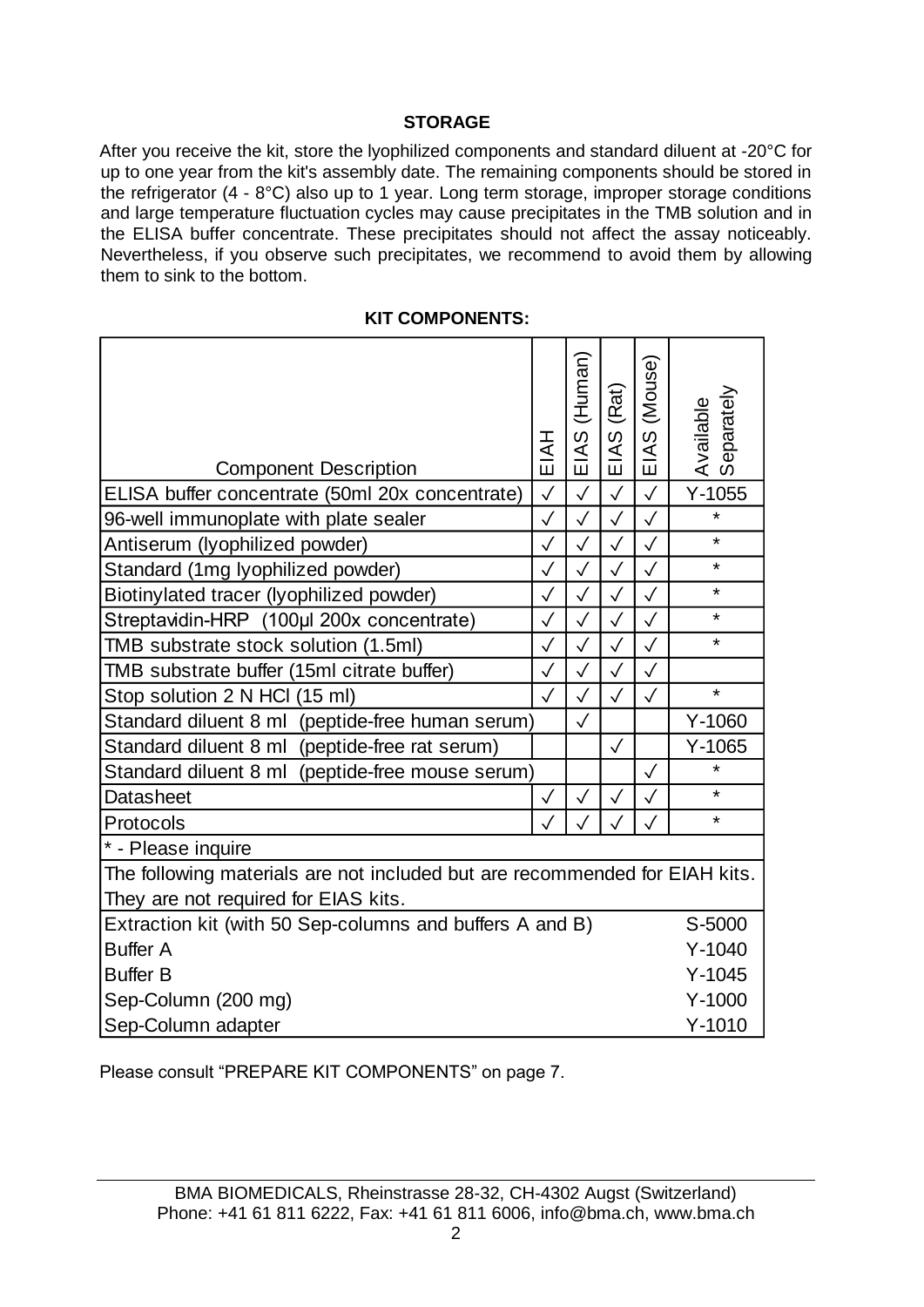# **Materials Not Provided**

- 96-well microtiter plate reader set up to measure 450nm and 650nm
- 96-well plate washer and shaker **(optional)**
- Distilled or deionized **water**, or comparable quality
- Curve fitting software (**optional**)
- Test tubes, pipettes and various other standard laboratory items

# **SUMMARIZED PROTOCOLS**

The enclosed datasheet indicates which protocol should be used. Please read this entire booklet for more detailed protocols and for background information.

|                             | Fast protocol, add<br>ಕ<br>효<br>Std<br>Ab<br>Ab<br>B<br>once | Used to increase<br>sensitivity and<br>signal                           | Most frequently<br>used protocol | Used to increase<br>sensitivity                        | extraction-free kits<br>Used mostly with | Used to increase<br>signal               | Sequential protocol<br>used for a few<br>special kits                    |
|-----------------------------|--------------------------------------------------------------|-------------------------------------------------------------------------|----------------------------------|--------------------------------------------------------|------------------------------------------|------------------------------------------|--------------------------------------------------------------------------|
|                             |                                                              | П                                                                       | Ш                                | IV                                                     | $\overline{\mathsf{v}}$                  | VI                                       | VII                                                                      |
|                             | 50µl Std                                                     | 50µl Std                                                                | 50µl Std                         | 50µl Std                                               | 25µl Ab<br>RT <sub>1</sub> hr            | 50µl Std                                 | 100µl Ab<br>RT <sub>2</sub> hr<br>Wash 3x                                |
|                             | 25µlAb                                                       | 25µlAb<br>RT <sub>1</sub> hr                                            | 25µlAb<br>RT <sub>1</sub> hr     | 25µlAb<br>4 C o/n                                      | 50µlStd<br>RT <sub>2</sub> hr            | 25µlAb                                   | 100µIStd<br>RT <sub>2</sub> hr                                           |
| Competition Phase Ab+Std+Bt | 25µl Bt<br>RT <sub>2</sub> hr                                | 25µl Bt<br>4 C o/n<br>RT <sub>1</sub> hr                                | 25µl Bt<br>RT <sub>2</sub> hr    | RT <sub>1</sub> hr<br>$25$ µl Bt<br>RT <sub>2</sub> hr | 25µl Bt<br>4 C o/n<br>RT <sub>1</sub> hr | 25µl Bt<br>4 C o/n<br>RT <sub>1</sub> hr | 25µl Bt4<br>C <sub>o/n</sub><br>RT <sub>1</sub> hr                       |
| Wash                        |                                                              | Wash five times with ELISA buffer                                       |                                  |                                                        |                                          |                                          |                                                                          |
|                             |                                                              | SA-HRF100µl Streptavidin-HRP. Dilute 1/200 in ELISA buffer before using |                                  |                                                        |                                          |                                          |                                                                          |
| Wait                        | RT <sub>1</sub> hr                                           |                                                                         |                                  |                                                        |                                          |                                          |                                                                          |
| Wash                        |                                                              | Wash five times with ELISA buffer                                       |                                  |                                                        |                                          |                                          |                                                                          |
| Substr.                     | 100µl TMB                                                    |                                                                         |                                  |                                                        |                                          |                                          |                                                                          |
| Devel.                      |                                                              |                                                                         |                                  |                                                        |                                          |                                          | RT ≤ 1 hr Read 650 nm (blue) before adding stop sol. if unsure of timing |
| <b>STOP</b>                 | 100µl 2N HCI                                                 |                                                                         |                                  |                                                        |                                          |                                          |                                                                          |
| <b>READ</b>                 |                                                              | Read absorbance at 450nm (yellow)                                       |                                  |                                                        |                                          |                                          |                                                                          |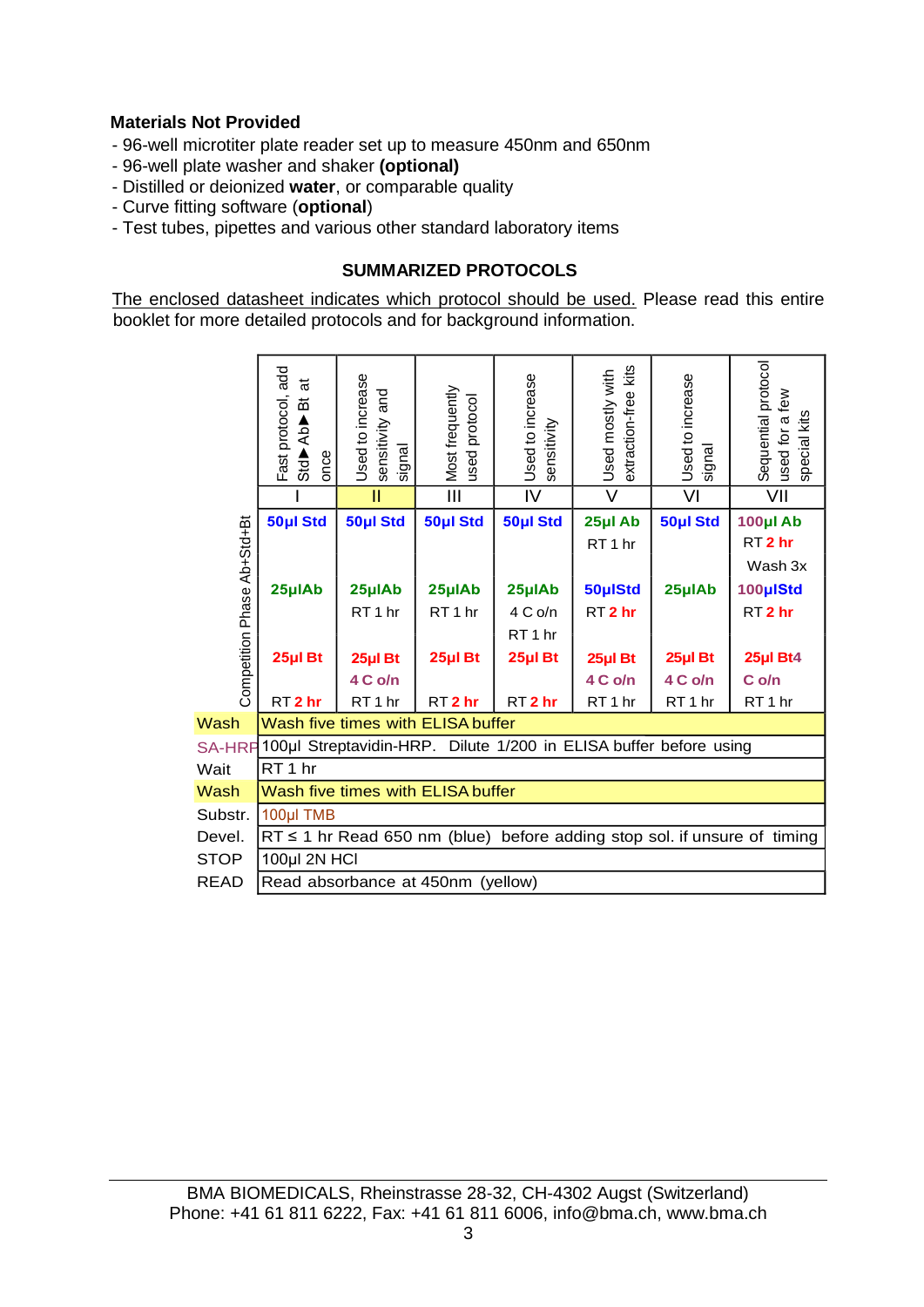#### **BASIC NOTIONS AND FACTS**



This **ELISA** kit is a competitive immunoassay. The **antiserum** is captured by antibodies coated on a 96-well plate. A constant concentration of **Bt-tracer** (biotinylated tracer) and varying concentrations of unlabeled standard or sample peptide compete for binding specifically to the antiserum. Captured Bt-tracer is subsequently bound by streptavidinconjugated horseradish peroxidase **(SA-HRP)**, which produces a soluble colored product after a **substrate** is added.

The **sequence of the standard** peptide is shown on the datasheet (note that large protein sequences are usually not shown).

The standard is used to make a **standard curve** in the **range** specified in the kit's **datasheet**. Standard curves are **S-shaped** (on a **semi-log plot**) but for a few kits they appear to be almost linear over the kit's range. The **measuring range** is the range of standard concentrations near the middle or near the **IC<sup>50</sup>** of the standard curve. Unknown sample concentrations are measured by comparing their absorbance with the standard curve.

We include sufficient reagents for **96 determinations.**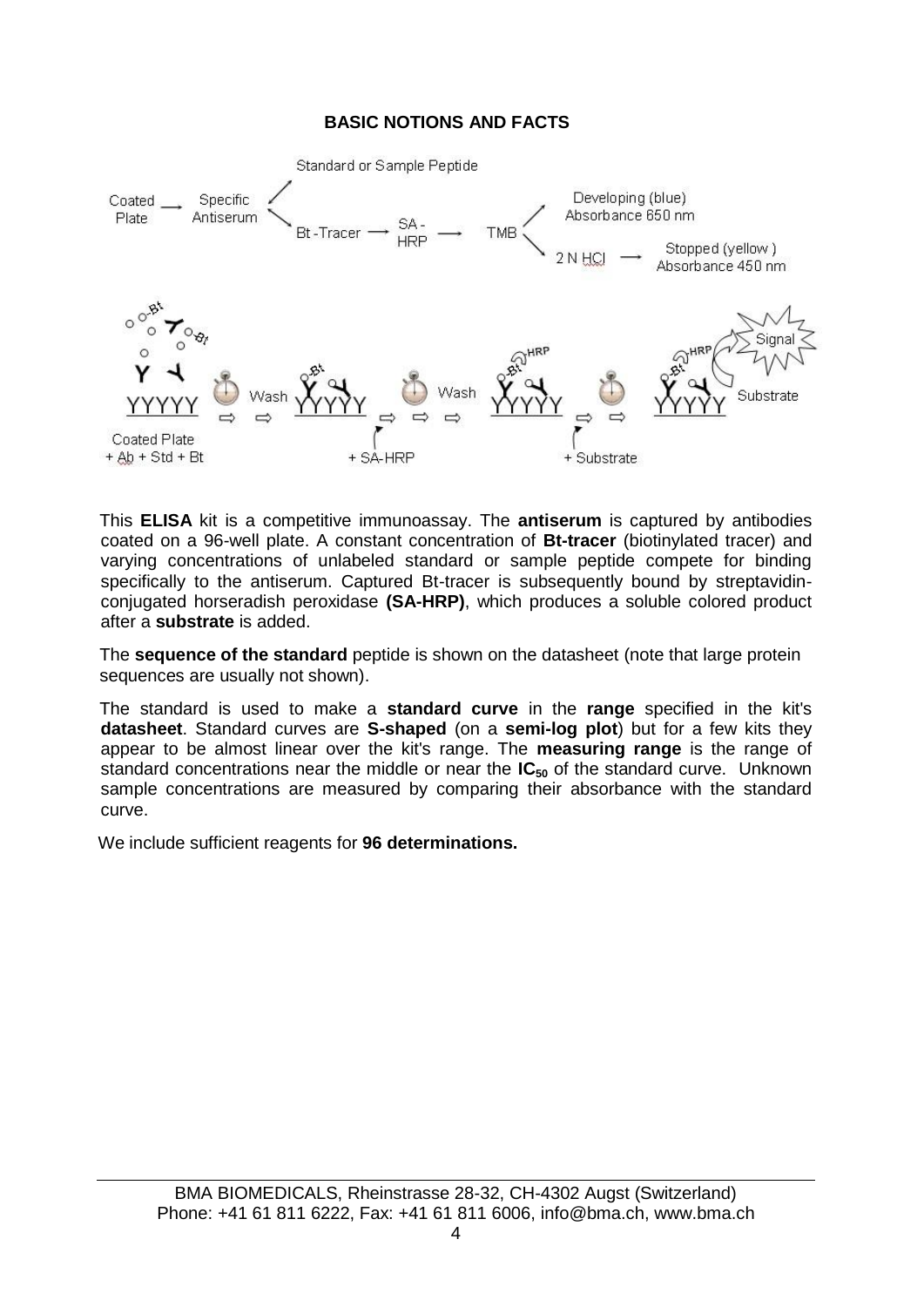# **Variation** • **Accuracy** • **Extraction** • **Cross-reactivity**

The kit's IC50, or the shape of the standard curve, may exhibit some variation but this will not affect the kit's accuracy in the measuring range. The kit accurately measures sample peptides if the following conditions are met.

- **A) Both samples and standards must be measured in the same diluent and under the same conditions (same microtiter plate).**
- **B) The kit's antiserum must not cross-react appreciably with other factors present in the sample.** Cross-reactivity tables are included with each kit. The user may wish to test the cross-reactivity with other peptides.
- **C) The sample peptides must be identical to the kit's standard**. Ideally the kit's synthetic standard mimics the natural peptide perfectly. Sometimes, however, natural peptides exist as families of species related by a common or similar sequence. Also, natural peptides may be modified enzymatically or spontaneously, may exist in complexes, and may assume alternative structural forms. In these cases the kit might not measure the exact concentration of a particular natural peptide species, but it may still be used for relative average measurements.
- **D) Sample extraction.** Factors present in serum can bind to EIAH kit components. The effects can vary from negligible to complete obliteration of signal. Therefore, sample extraction may be required prior to using EIAH kits. In many cases, we have specially formulated cognate **extraction-free** (EIAS) kits that can be used without extraction for human, rat, or mouse serum.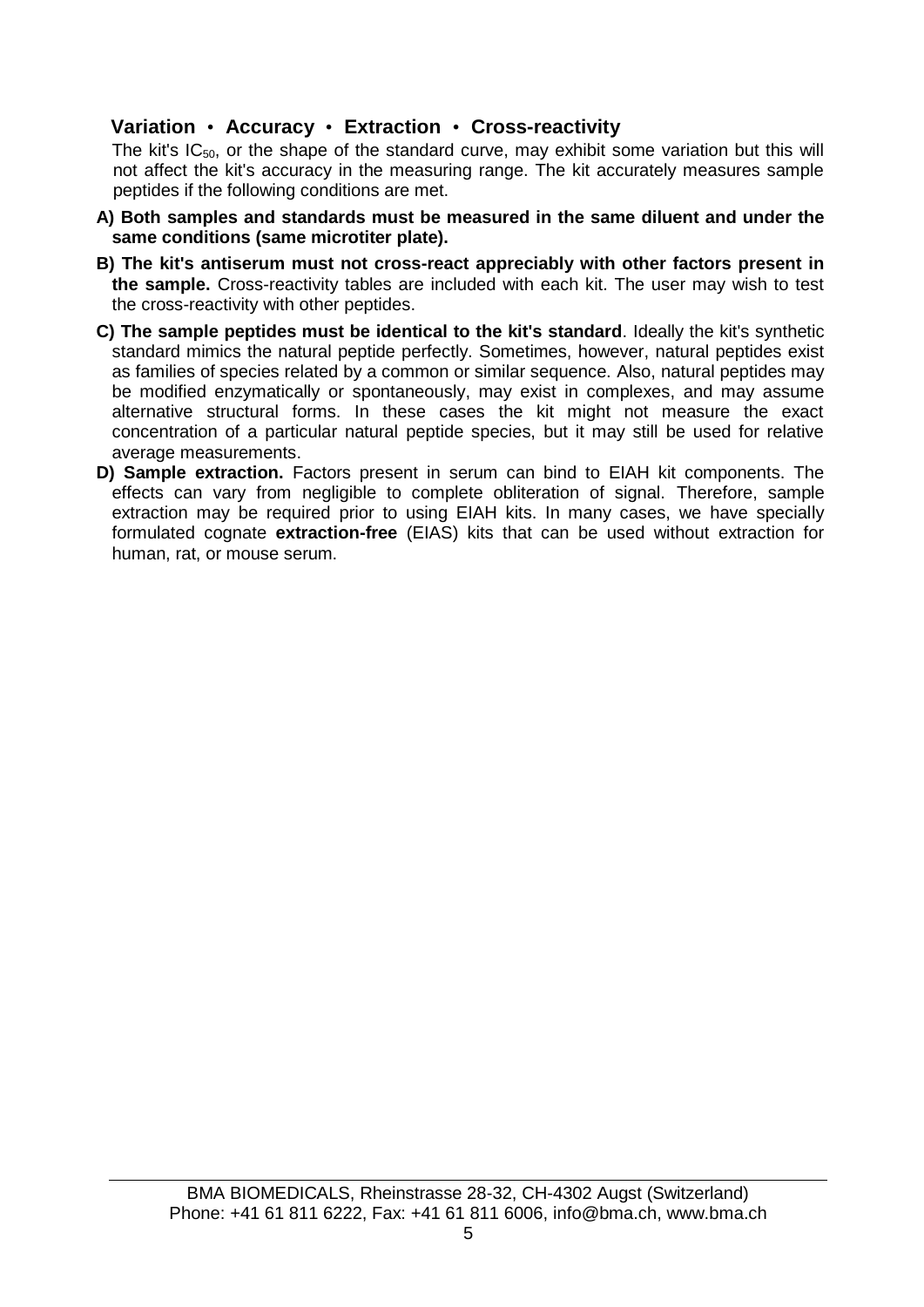#### **DETAILED PROTOCOLS**

**Different protocols and Datasheets**. There are seven different protocols, I – VII. The enclosed datasheet states which protocol should be used, which is the one enclosed with the kit. All protocols can be downloaded fro[m www.bma.ch.](http://www.bma.ch/)

**ELISA buffer and Diluent.** Antiserum and Bt-tracer are always reconstituted and used in ELISA buffer. The standards and samples are prepared in "standard diluent" (or diluent). For EIAH kits the diluent is also ELISA buffer. For EIAS (extraction-free) kits it is the species-specific treated serum provided with the kit. If there is no interference with the kit's components, you should use your own diluent for your samples and standards. However, the standard curve should show similar characteristics as the one from the datasheet.

**Room Temperature**. Reagents, samples, and the plate should be brought to room temperature before use.

**Shakers**. Shakers (optional) may help lower the experimental variation of duplicates (recommended at 60 rpm).

**Blank Wells**. Blanks will give you the background to be subtracted from all readings. These should not be confused with the "S0 Standards" which contain no standard peptide and which will yield the highest readings. Blank readings will not influence concentration calculations – thus, they are optional.

# **LAYOUT**

|   |                | 2   | 3              | 4  | 5               | 6               |                 | 8               | 9   | 10  | 11  | 12  |
|---|----------------|-----|----------------|----|-----------------|-----------------|-----------------|-----------------|-----|-----|-----|-----|
| A | <b>Blk</b>     | Blk | U1             | U1 | U9              | U9              | U17             | U17             | U25 | U25 | U33 | U33 |
| B | S <sub>1</sub> | S1  | U <sub>2</sub> | U2 | U <sub>10</sub> | U <sub>10</sub> | U18             | U <sub>18</sub> | U26 | U26 | U34 | U34 |
| C | S <sub>2</sub> | S2  | U3             | U3 | U11             | U11             | U19             | U19             | U27 | U27 | U35 | U35 |
| D | S <sub>3</sub> | S3  | U4             | U4 | U <sub>12</sub> | U12             | U <sub>20</sub> | U <sub>20</sub> | U28 | U28 | U36 | U36 |
| E | S4             | S4  | U5             | U5 | U <sub>13</sub> | U13             | U21             | U21             | U29 | U29 | U37 | U37 |
| F | S <sub>5</sub> | S5  | U6             | U6 | U14             | U14             | U22             | U22             | U30 | U30 | U38 | U38 |
| G | S <sub>6</sub> | S6  | U7             | U7 | U <sub>15</sub> | U <sub>15</sub> | U23             | U <sub>23</sub> | U31 | U31 | U39 | U39 |
| н | S0             | S0  | U8             | U8 | U <sub>16</sub> | U <sub>16</sub> | U24             | U24             | U32 | U32 | U40 | U40 |

Seven-Point Standard Curve Layout

 $Blk = blank$   $S = standards$   $U = unknown$  samples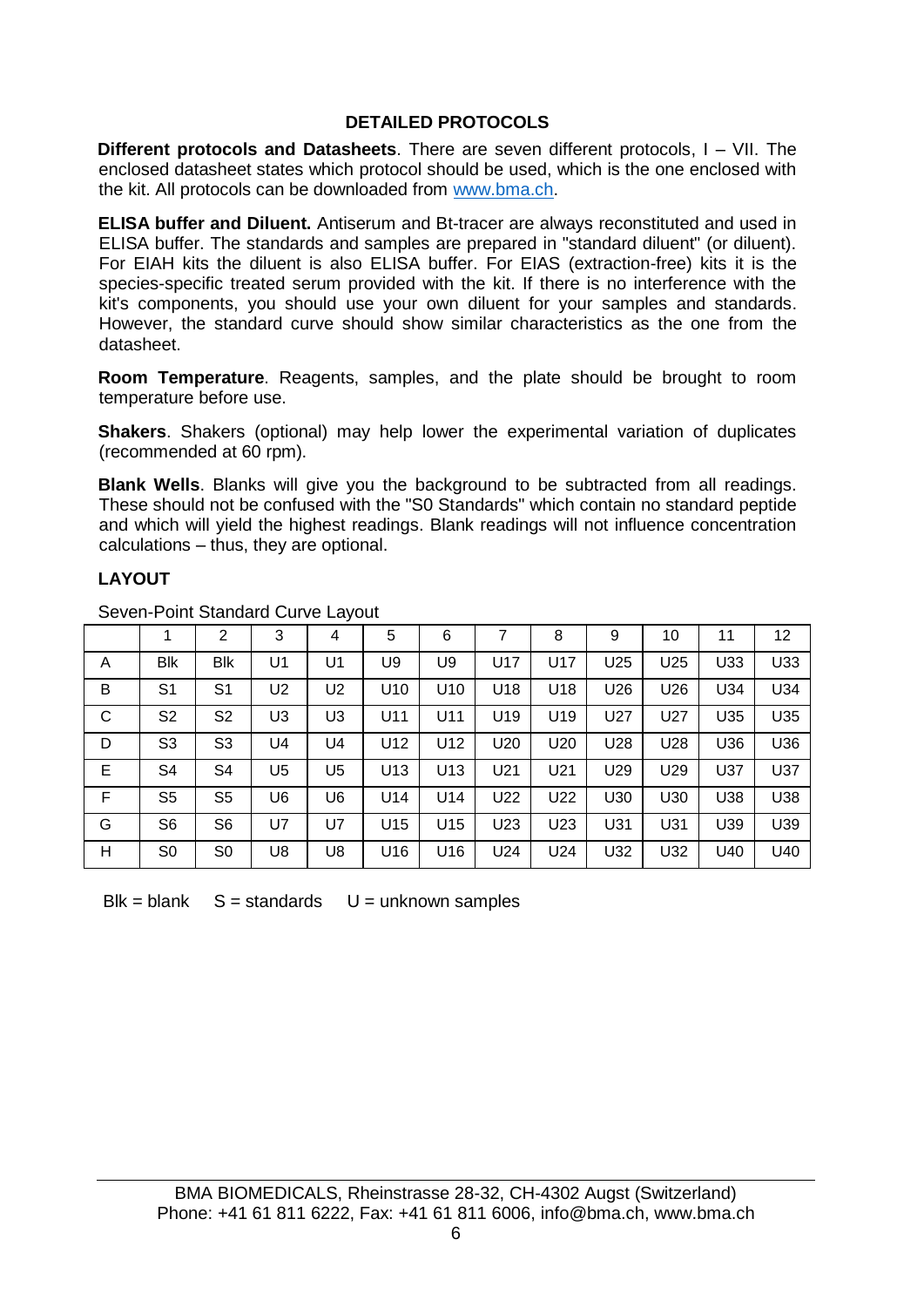#### **PREPARE SAMPLES**

- **1. Sample extraction.** Sample extraction is recommended for serum or plasma samples. It may be less important for tissue culture samples. See "Suggested Protocol for Sample Extraction" below for details. The kit may still be used without extraction but this may cause unexpected results due to the possible binding between serum proteins and kit components. **Extraction-Free Kit (EIAS)** can be used to assay human, rat, or mouse serum or plasma (according to its designation) without performing an extraction.
- **2. Sample concentration.** The concentration of the target molecule must be within the measuring range of the kit (around the  $IC_{50}$ ). If the concentration range of your sample is difficult to estimate, prepare it at different concentrations such that one of the samples should lie within the measuring range.

# **PREPARE KIT COMPONENTS**

Lyophilized kit components should not be re-hydrated until they are needed. **Please check the included datasheet for the appropriate protocol.** 

- **1. Equilibrate unopened kit components to room temperature.** Avoid accumulation of moisture, do not open reagents and immunoplate while they are cold.
- **2. ELISA buffer.** Dilute the ELISA buffer concentrate 1 in 20 with water and mix well. Example: mix the 50ml contained in the kit with 950ml of water.
- **3. Standard.** Add 1ml of standard diluent buffer [working dilution of ELISA buffer for **EIAH** kits, or serum for **EIAS** kits] to the vial of lyophilized standard peptide (1µg) and vortex gently. If samples are to be extracted and re-suspended in ELISA buffer as described below, use ELISA buffer as a diluent. Otherwise, we encourage customers to use their own diluent such that standards and samples will be treated equally. For extraction-free (**EIAS**) kits we provide peptide-free human, rat, or mouse serum as a diluent, but again, customers should use their own sample diluent provided it does not bind appreciably to the antiserum.
- **4. Standard curve.** Make serial dilutions of the standard to cover the range of this kit. **Please check the included datasheet for the appropriate range.**
- **5. Antiserum.** Add 5ml (10ml with protocol VII) of ELISA buffer and vortex.
- **6. Biotinylated tracer.** Add 5ml of ELISA buffer to the vial of lyophilized biotinylated peptide and vortex. **Please check the datasheet for exceptions.**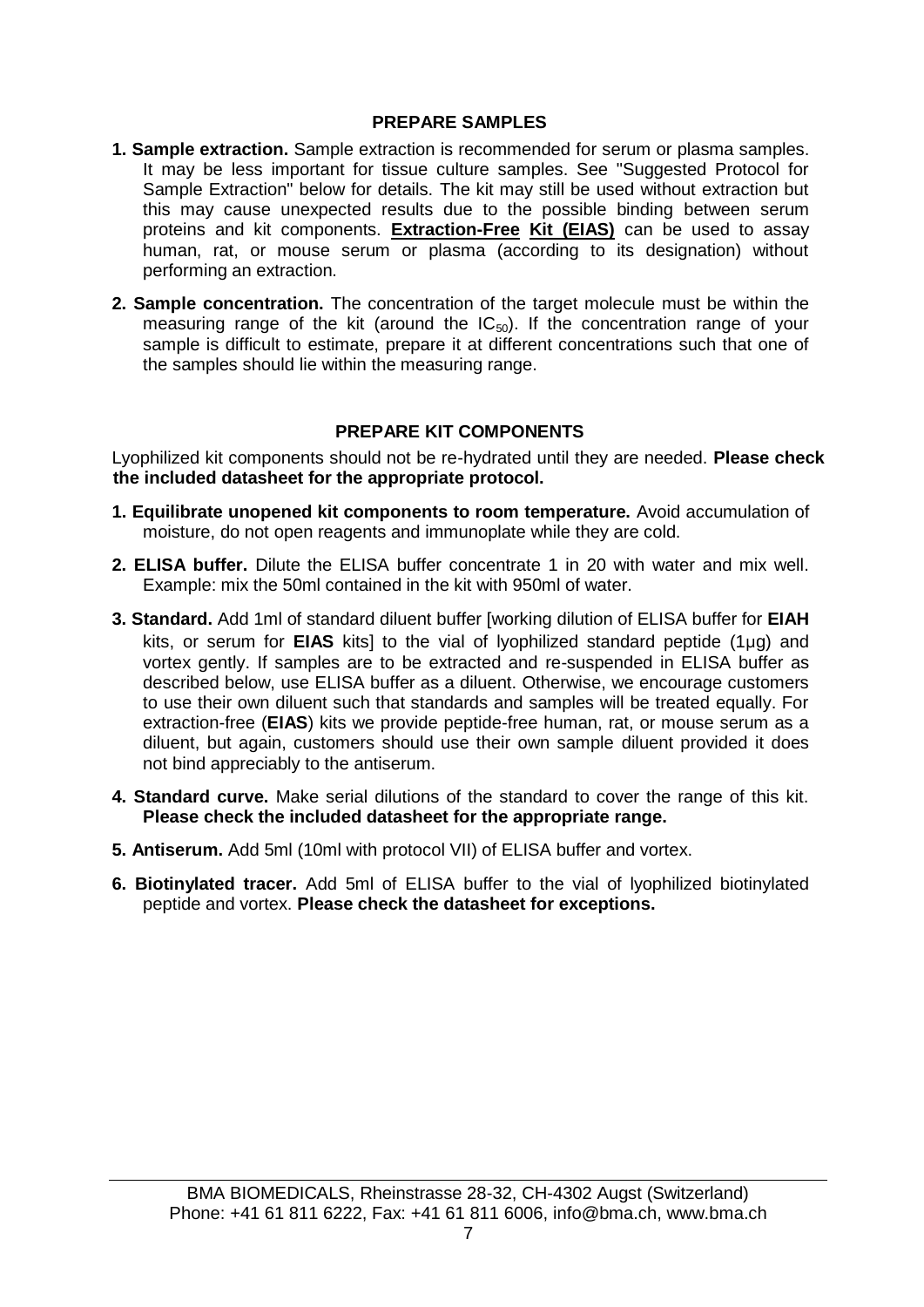Note: Detailed protocols other than II can be found at www.bma.ch

# **Protocol II (Std.Ab1hr.BtON)**

# **1. Into each well of the immunoplate add**

**50µl standard or sample** (in diluent)

**25µl antiserum** (in ELISA buffer)

Add 50µl diluent and 25µl ELISA buffer to blank wells.

- **2. Incubate at room temperature for 1 hour.** Shorter incubation may result in lower sensitivity.
- **3. Rehydrate the Bt-tracer** (in ELISA buffer) **and add 25µl per well.**

**4. Incubate at 4°C overnight.** Shorter incubation times may result in low signal. For best results re-equilibrate to RT before proceeding.

- **5. Wash immunoplate 5 times with 300µl per well of ELISA buffer.** Be careful not to cross-contaminate between wells in the first wash/dispensing cycle. In each wash cycle empty plate contents with a rapid flicking motion of the wrist, then gently blot dry the top of plate on paper towels. Dispense 300µl of ELISA buffer into each well and gently shake for at least a few seconds. Thorough washing is essential.
- **6. Add 100µl per well of streptavidin-HRP.** Tap or centrifuge the SA-HRP vial to collect all liquid contents on the bottom of the vial. Dilute 1/200 in ELISA buffer (60µl in 12ml) and vortex gently. Add 100ul to all the wells, including blanks.
- **7. Incubate at room temperature for 1 hour.**
- **8. Prepare TMB chromogenic solution** immediately before use by mixing 20 parts of the TMB substrate buffer (citrate, brought to room temperature) with 1 part TMB -  $H_2O_2$ solution (TMB substrate stock). This dilution should be used within 15 minutes after preparation.
- **9. Wash immunoplate 5 times (see step 5).**
- **10. Add 100µl per well of TMB solution.** Add to all the wells, including blanks.

**11. Incubate at room temperature (usually 10 to 30 minutes).** You may read the developing blue color at 650nm and use the data for your calculations.

- **12. Terminate reactions by adding 100µl 2N HCl per well.**
- **13. Read absorbance at 450nm within fifteen minutes.**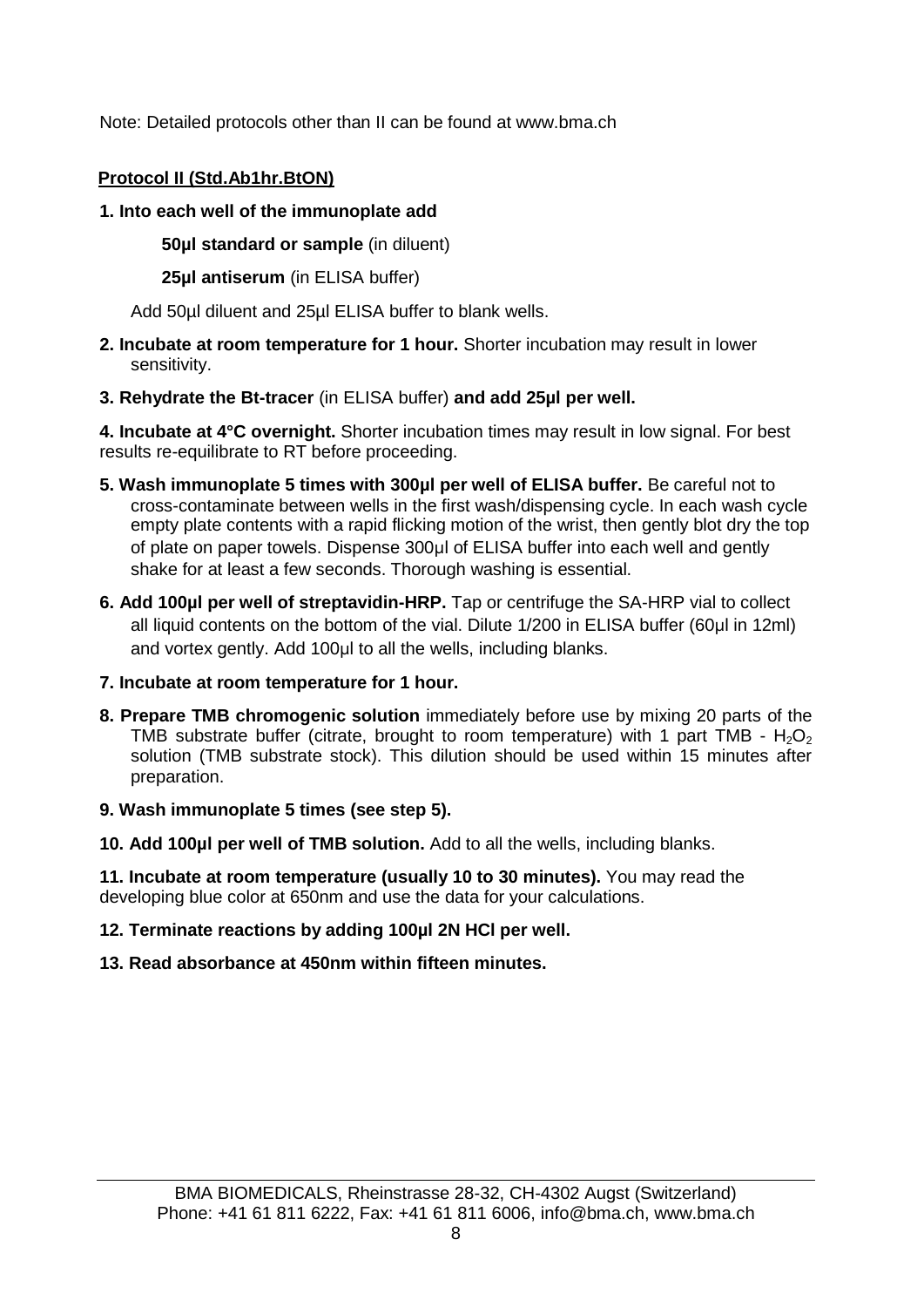# **DATA ANALYSIS**

**Plot data and calculate results.** We recommend that you use curve fitting software for your data analysis. Plate readers often include such software packages. This is, however, not essential and you may opt to plot manually on semi-log paper. You can also use a spreadsheet program. Should you need help with the latter method we recommend the following procedure.

Set up a spreadsheet as shown below (note that the values on the spreadsheet are merely illustrative and are not necessarily typical for this particular kit). If you e-mail us (contact information on front cover) we will be happy to send you the actual working Excel spreadsheet shown below.

|                | Data Analysis<br>II - Replace the cell contents below with your own data, according to the given layout. |                         |                        |         |                                 |                                                             |                                                                  |       |                                                                                                                     |       |                   | blanks                                                                                                 |                                                                                                |
|----------------|----------------------------------------------------------------------------------------------------------|-------------------------|------------------------|---------|---------------------------------|-------------------------------------------------------------|------------------------------------------------------------------|-------|---------------------------------------------------------------------------------------------------------------------|-------|-------------------|--------------------------------------------------------------------------------------------------------|------------------------------------------------------------------------------------------------|
|                |                                                                                                          |                         |                        |         |                                 |                                                             |                                                                  |       |                                                                                                                     |       |                   | Stds                                                                                                   |                                                                                                |
|                |                                                                                                          |                         |                        |         |                                 |                                                             |                                                                  |       | Copy and paste the plate reader data into here: (Make sure the layout is correct)                                   |       |                   | samples                                                                                                |                                                                                                |
|                | <b>Duplicates</b>                                                                                        |                         | <b>Duplicates</b>      |         | <b>Duplicates</b>               |                                                             | <b>Duplicates</b>                                                |       | <b>Duplicates</b>                                                                                                   |       | <b>Duplicates</b> |                                                                                                        |                                                                                                |
|                | 1                                                                                                        | $\overline{2}$          | 3                      | 4       | 5                               | 6                                                           |                                                                  | 8     | 9                                                                                                                   | 10    | 11                | 12                                                                                                     |                                                                                                |
| A              | 0.000                                                                                                    | 0.000                   | $*001$                 | ,001    | 1.009                           | 1.009                                                       | 1.017                                                            | 1.017 | 1.025                                                                                                               | 1.025 | 1.033             | 1.033                                                                                                  |                                                                                                |
| в              | 0.277                                                                                                    | 1/0.175                 | h.002                  | h.002   | 1.010                           | 1.010                                                       | 1.018                                                            | 1.018 | 1.026                                                                                                               | 1.026 | 1.034             | 1.034                                                                                                  |                                                                                                |
| с              | 0.346                                                                                                    | 0.290                   | 11.003                 | 11.003  | 1.011                           | 1.011                                                       | 1.019                                                            | 1.019 | 1.027                                                                                                               | 1.027 | 1.035             | 1.035                                                                                                  |                                                                                                |
| D              | 0.527                                                                                                    | 0.476                   | 1.004                  | 1.004   | 1.012                           | 1.012                                                       | 1.020                                                            | 1.020 | 1.028                                                                                                               | 1.028 | 1.036             | 1.036                                                                                                  |                                                                                                |
| Е              | 0.81B                                                                                                    | 0.938                   | 1.005                  | 1.005   | 1.013                           | 1.013                                                       | 1.021                                                            | 1.021 | 1.029                                                                                                               | 1.029 | 1.037             | 1.037                                                                                                  |                                                                                                |
| F              | 398                                                                                                      | 1.361                   | 1.006                  | 1.006   | 1.014                           | 1.014                                                       | 1.022                                                            | 1.022 | 1.030                                                                                                               | 1.030 | 1.038             | 1.038                                                                                                  |                                                                                                |
| G              | 609                                                                                                      | 1.608                   | 1,007                  | 1.007   | 1.015                           | 1.015                                                       | 1.023                                                            | 1.023 | 1.031                                                                                                               | 1.031 | 1.039             | 1.039                                                                                                  |                                                                                                |
| H              | /605                                                                                                     | 4.547                   | 1.008                  | 1.008   | 1.016                           | 1.016                                                       | 1.024                                                            | 1.024 | 1.032                                                                                                               | 1.032 | 1.040             | 1.040                                                                                                  |                                                                                                |
|                |                                                                                                          |                         | 000 - Blank average    |         |                                 |                                                             |                                                                  |       |                                                                                                                     |       |                   |                                                                                                        |                                                                                                |
|                |                                                                                                          |                         |                        |         |                                 |                                                             | III - Enter standards concentration below in the ng/ml column    |       |                                                                                                                     |       |                   |                                                                                                        |                                                                                                |
|                |                                                                                                          |                         |                        |         |                                 |                                                             |                                                                  |       | Note To include So in the plot enter an arbitrary small number (e.g. 0.01) but not ZERO in C69                      |       |                   |                                                                                                        |                                                                                                |
|                |                                                                                                          |                         |                        |         |                                 |                                                             |                                                                  |       | Note\\To extrapolate the "fit" red curve add more concentrations immediately above (C61 and C60)                    |       |                   |                                                                                                        |                                                                                                |
|                |                                                                                                          |                         |                        |         | and below Std data points (C68) |                                                             |                                                                  |       |                                                                                                                     |       |                   |                                                                                                        |                                                                                                |
|                |                                                                                                          |                         | ng/ml signal           | FIT.    | stdev                           | 2.00                                                        |                                                                  |       | Std.curve                                                                                                           |       |                   |                                                                                                        |                                                                                                |
|                |                                                                                                          |                         |                        |         |                                 | 180                                                         |                                                                  |       |                                                                                                                     |       |                   |                                                                                                        |                                                                                                |
|                |                                                                                                          |                         |                        | 75      |                                 | 1.60                                                        |                                                                  | .     |                                                                                                                     |       |                   |                                                                                                        |                                                                                                |
|                | Enter S1 10.000                                                                                          |                         | 0.226                  |         | 0.0718                          | 140                                                         |                                                                  |       |                                                                                                                     | Ш     |                   |                                                                                                        |                                                                                                |
|                | Enter S2                                                                                                 | \$1500                  | D.318                  | $-3005$ | 0.0393                          | $\begin{array}{c} 140 \\ -120 \\ -0.00 \\ 0.80 \end{array}$ |                                                                  |       |                                                                                                                     |       |                   |                                                                                                        |                                                                                                |
|                | Enter S3 0.625                                                                                           |                         | 0.501                  |         | 0.0355                          |                                                             |                                                                  | m     |                                                                                                                     | Ш     |                   |                                                                                                        |                                                                                                |
|                | Enter S4 0.156 / 0.878                                                                                   |                         |                        |         | 0.0848                          | 0.60                                                        |                                                                  |       |                                                                                                                     |       |                   |                                                                                                        |                                                                                                |
|                | Enter S5 0.03 1.379                                                                                      |                         |                        |         | 0.0263                          | 0.40                                                        |                                                                  |       | Ш                                                                                                                   | ₩     |                   |                                                                                                        |                                                                                                |
|                | Enter S6 10.010                                                                                          |                         | 1.609                  |         | 0.0007                          | 0.20                                                        |                                                                  |       |                                                                                                                     |       |                   |                                                                                                        |                                                                                                |
|                |                                                                                                          | 0.001                   |                        |         |                                 | $0.00 -$                                                    | 0.00                                                             | 0.01  | 0.10                                                                                                                | 100   |                   | 10.00                                                                                                  |                                                                                                |
|                | S0 (zero)                                                                                                |                         | 1.576                  |         |                                 |                                                             |                                                                  |       | ng/ml                                                                                                               |       |                   |                                                                                                        |                                                                                                |
|                |                                                                                                          |                         |                        |         |                                 |                                                             |                                                                  |       |                                                                                                                     |       |                   |                                                                                                        |                                                                                                |
|                |                                                                                                          |                         |                        |         |                                 |                                                             | 4 - Adjust parameters a b c d (green cells) to optimize the fit. |       |                                                                                                                     |       |                   |                                                                                                        |                                                                                                |
|                |                                                                                                          |                         |                        |         |                                 | 1.609                                                       | 1.000                                                            | 0.159 |                                                                                                                     |       |                   |                                                                                                        | 0.226 <parameters (please="" adjust="" bet="" cells)<="" first="" green="" td=""></parameters> |
|                |                                                                                                          | 06                      | 0.5014 IC50            |         |                                 | 1.752                                                       | 0.936                                                            | 0.123 |                                                                                                                     |       |                   |                                                                                                        | 0.217 After you dump your data in the B46:M53 area                                             |
| 0.876 3        |                                                                                                          | 0.1                     | 0.8781 0.159           |         |                                 |                                                             |                                                                  |       |                                                                                                                     |       |                   |                                                                                                        | (max) a slope) b (IC50) c (min) d fhe first plot you'll see above will not be perfectly        |
|                |                                                                                                          |                         |                        |         |                                 |                                                             |                                                                  |       |                                                                                                                     |       |                   |                                                                                                        |                                                                                                |
| Calculation    |                                                                                                          | of iniba                | urve parameters        |         |                                 |                                                             |                                                                  |       |                                                                                                                     |       |                   |                                                                                                        | fitted to your data. You must adjust the parameters in the green cells above                   |
|                |                                                                                                          |                         |                        |         |                                 |                                                             |                                                                  |       | to optimize the fit of the red curve to your data.                                                                  |       |                   |                                                                                                        |                                                                                                |
|                |                                                                                                          |                         |                        |         | 0.0325                          |                                                             |                                                                  |       | <this as="" better<="" fit="" gets="" number="" smaller="" td="" the=""><td></td><td></td><td></td><td></td></this> |       |                   |                                                                                                        |                                                                                                |
|                |                                                                                                          |                         |                        |         |                                 |                                                             |                                                                  |       |                                                                                                                     |       |                   | 5 - Read unknown concentrations below. NOTE: trust results only if ODs are within the measuring range. |                                                                                                |
|                |                                                                                                          |                         |                        |         |                                 |                                                             |                                                                  |       |                                                                                                                     |       |                   |                                                                                                        | SPIKED (if you have "spiked" samples with known concentrations enter them in the F column)     |
|                |                                                                                                          |                         |                        |         |                                 |                                                             |                                                                  |       |                                                                                                                     |       |                   |                                                                                                        | ▼ If the signal readings are as expected the result will be 100% X-reactivity                  |
| <b>Smpls</b>   | dublic.                                                                                                  |                         | 1duplic 2Average ng/ml |         | ng/ml                           | %Xreact                                                     |                                                                  |       |                                                                                                                     |       |                   |                                                                                                        |                                                                                                |
| U1             |                                                                                                          | $4.001 + 0.001 + 0.001$ |                        | 0.117   | 10000                           | 0%                                                          |                                                                  |       |                                                                                                                     |       |                   |                                                                                                        |                                                                                                |
| U <sub>2</sub> | 1.002                                                                                                    | 1.002                   | 1.002                  | 0.117   | 10000                           | 0%                                                          |                                                                  |       |                                                                                                                     |       |                   |                                                                                                        |                                                                                                |
| U3             | 1.003                                                                                                    | 1.003                   | 1.003                  | 0.117   | 10000                           | 0%                                                          |                                                                  |       |                                                                                                                     |       |                   |                                                                                                        |                                                                                                |

Set up an  $8 \times 12$  area to match the layout of the plate and copy the plate reader data in it. Calculate the average of the blanks on another cell as indicated by the arrows starting from cells A1 and A2.

Enter the concentration of the standards (see under ng/ml in figure).

Calculate the average of the ODs of the standards and subtract the background (blank) as indicated by the arrows for the last standard (cells H1 and H2).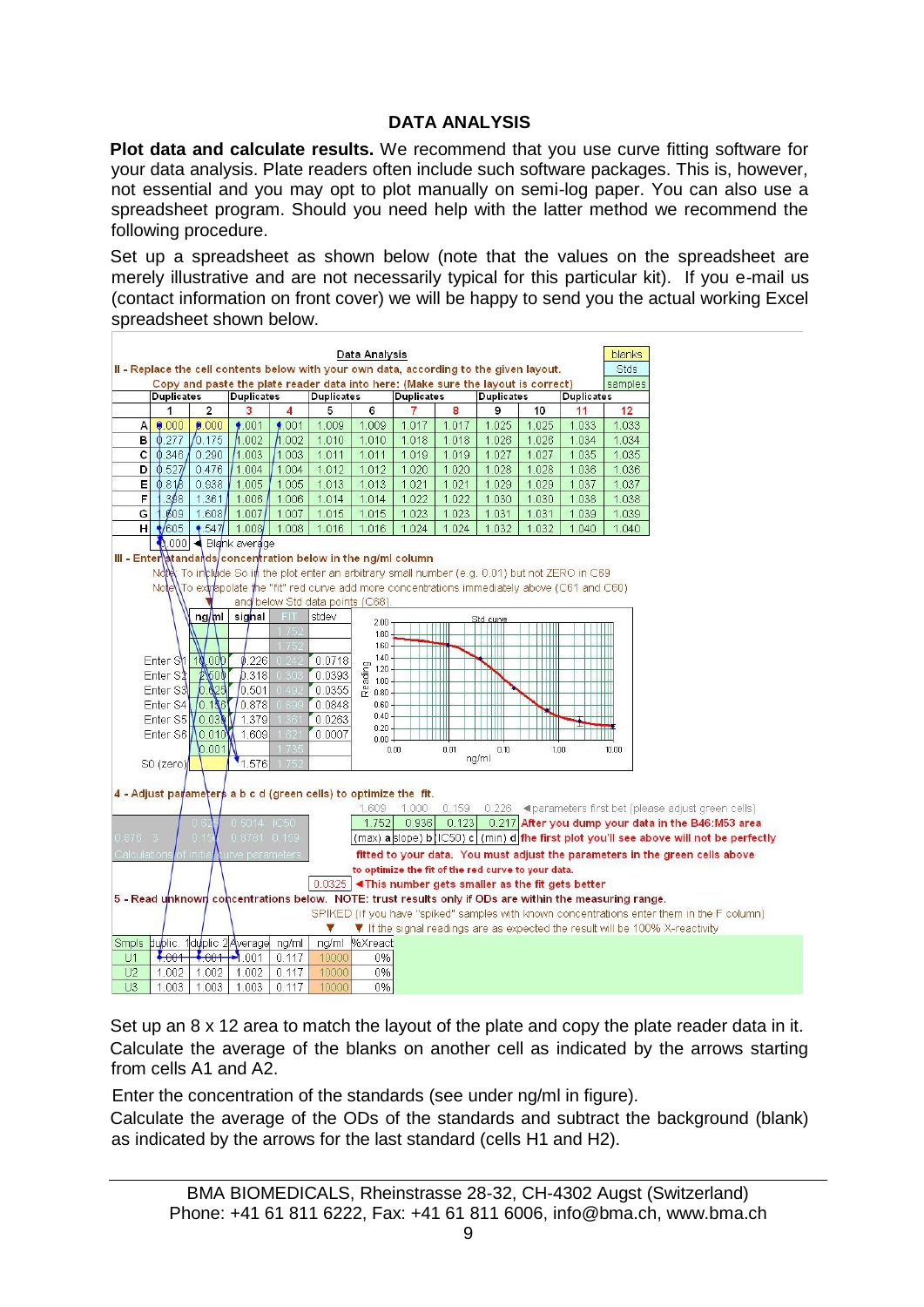Make a standard curve by plotting the OD readings (minus the blank average) against the standard concentrations in ng/ml.

Use the equation shown below to calculate the values on the "FIT" column and plot a smooth line of FIT values versus standard concentrations. Then change the parameters a (max), b (slope), c ( $|C_{50}\rangle$ , and d (min), until you are satisfied that fit is good.

$$
y = [(a-d) / (1 + (x/c)^b)] + d
$$

Next, calculate the average of your sample readings and subtract the blank average (see arrows starting from A3 and A4, and the arrows leading to "Average").

Finally, you may isolate x in the equation above to calculate the concentrations in ng/ml for all your samples:

x = c ( (y-a) / (d-y) ) 1/b

**Caution**: when you calculate sample concentrations using the "reverse" equation if  $y = d$  or  $y > a$  or  $y < d$ , the reading is out of range and the calculation will yield an error or a meaningless negative concentration.

# **SUGGESTED PROTOCOL FOR SAMPLE EXTRACTION**

We have provided an excess amount of standard that you may use to determine if extraction is required. For example, if you are working with serum, you may spike it with known amounts of standard and check if they are accurately determined by the assay with and without extraction. Extraction eliminates potentially interfering substances, such as albumin. Extraction may also be necessary to concentrate the sample to within the measuring range. As with any purification technique, recovery of the desired substance is likely to be incomplete. Therefore, both optimization and quantification of the extraction procedure are recommended for more accurate determinations. While we cannot provide you with extraction optimization and quantification protocols, we have included enough standard in the kit should you wish to use it for this purpose.

# **C<sup>18</sup> Sep-Column Extraction Method**

The following generic protocol is meant to help users with extracting their samples. It should be applicable to different biological fluids but should not be thought of as an optimized protocol for any particular antigen.

# **Required Materials**

- SEP-COLUMN containing 200mg of C<sup>18</sup> (Cat. No. Y-1000)
- Buffer A (BUFF-A): 1% trifluoroacetic acid (TFA, HPLC Grade). (Acidifies plasma sample to remove interfering proteins such as albumin) (Cat. No. Y-1040)
- Buffer B (BUFF-B): 60% acetonitrile (HPLC Grade), 1% TFA, and 39% distilled water. (Elutes peptide from column) (Cat. No. Y-1045)
- You may also consider purchasing Extraction kits (Cat. No. S-5000), which include SEPcolumns and buffers

# **Withdrawal and Preparation of Plasma**

Collect blood samples (2 - 6ml) into a chilled syringe and transfer into a polypropylene tube containing EDTA (1mg/ml of blood) as an anticoagulant and Aprotinin (500KIU/ml of blood) as a protease inhibitor at 4°C. Do not use heparinized tubes as they may interfere with the assay. Vacutainers with EDTA are acceptable.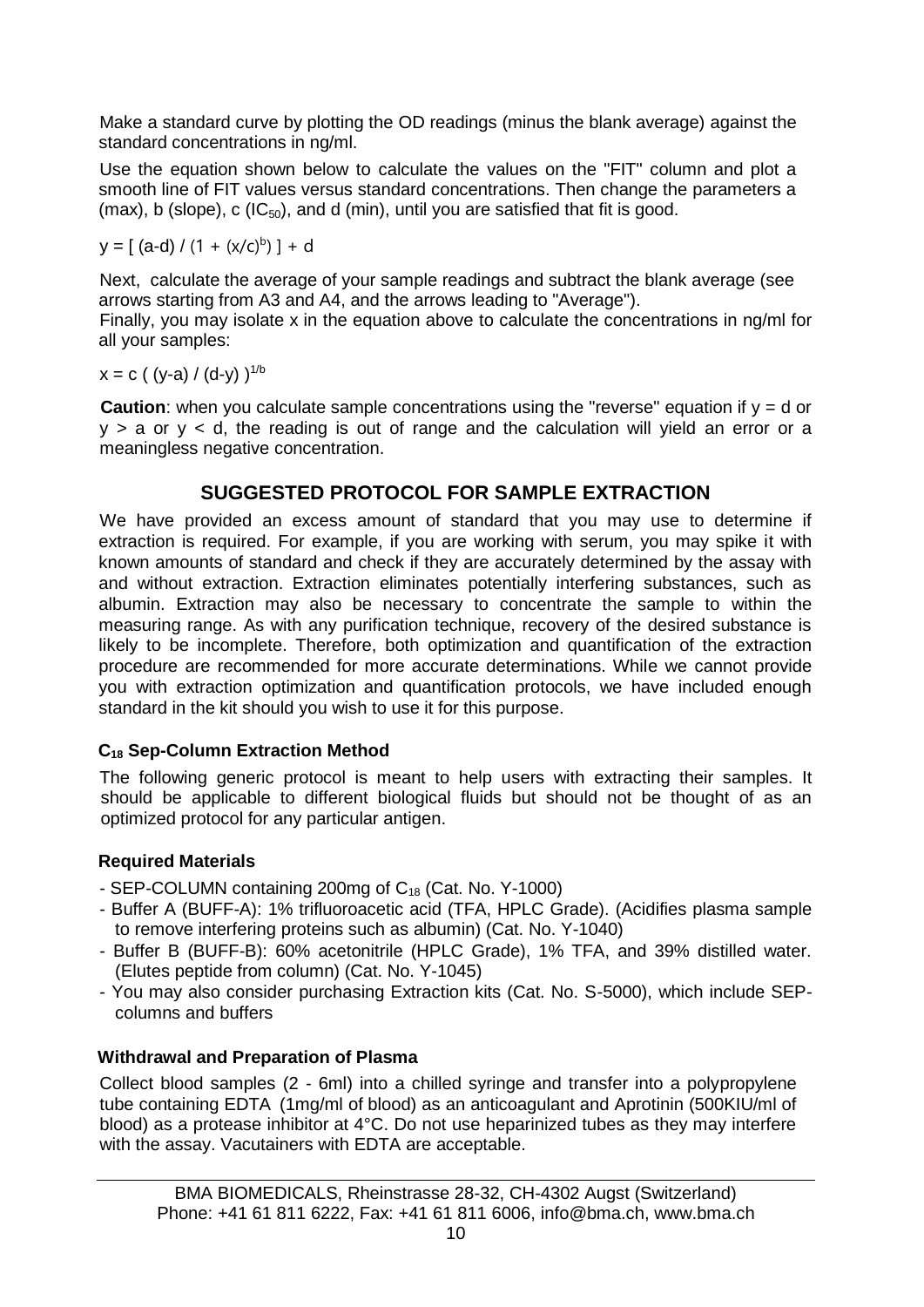Centrifuge blood at 1,600xg for 15 minutes at 4°C.

Collect the top (plasma) layer.

Proceed to extraction immediately or freeze at -70°C for later use.

# **Extraction Procedure**

- 1. Add an equal amount of Buffer A to the plasma.
- 2. Centrifuge at 6,000xg to 17,000xg for 20 minutes at 4°C.
- 3. Transfer supernatant to a new tube discarding any pellet that may be present.
- 4. Equilibrate a SEP-COLUMN by washing with 1ml Buffer B followed by 3x 3ml Buffer A.
- 5. Load the plasma solution onto the equilibrated SEP-Column.
- 6. Slowly wash the column with Buffer A (3 ml, twice) and discard the wash. A light vacuum (10 sec/drop) may be applied to the column.
- 7. Elute the peptide slowly with Buffer B (3 ml, once) and collect eluant in a polypropylene tube. A light vacuum may be applied as in previous step.
- 8. Freeze-dry eluant to dryness using a dry ice/methanol bath to freeze the sample and a centrifugal concentrator to evaporate it
- 9. Dissolve the residue in a suitable volume of ELISA buffer such that the concentration of the substance of interest will fall close to the  $IC_{50}$  (within the measuring range).

# **TROUBLESHOOTING**

Often, problems may arise from alterations to the protocol. Please check that the expiration date has not passed and store the kit properly (see page 2).

# *Can the kit be used more than once?*

Although we do not guarantee the performance of our kits on a subsequent use, the end user should be able to use the kit multiple times if the reconstituted specific antiserum, standard, and Bt-tracer and standard diluent are stored at or below a constant -20°C and the remaining of the components are kept dry and refrigerated (2- 4 °C). Freezing aliquots of the reconstituted components may further extend multiple use lifetime.

# *What are the sources of inaccurate readings?*

exceeding the OD range of plate reader

dirt or grease on the bottom of the plate - wipe with 70% ethanol

air bubbles or foaming in wells.

# *The standard curve does not look right.*

- If you wait too long to read, the curve will be flattened at the top. If you are not familiar with the kit we recommend you read the plate several times while the signal is still developing. For EIAH and EIAS absorbance assays the developing blue color (at 650nm) will be less intense compared to that of the terminated reactions (yellow absorbance at 450nm) but the data are still good and this way you won't risk losing the lower end of the range.
- Some curves are almost linear, check the datasheet for a typical plot of the product you are using - it may be normal for that particular product.

# *The IC<sup>50</sup> is not as expected*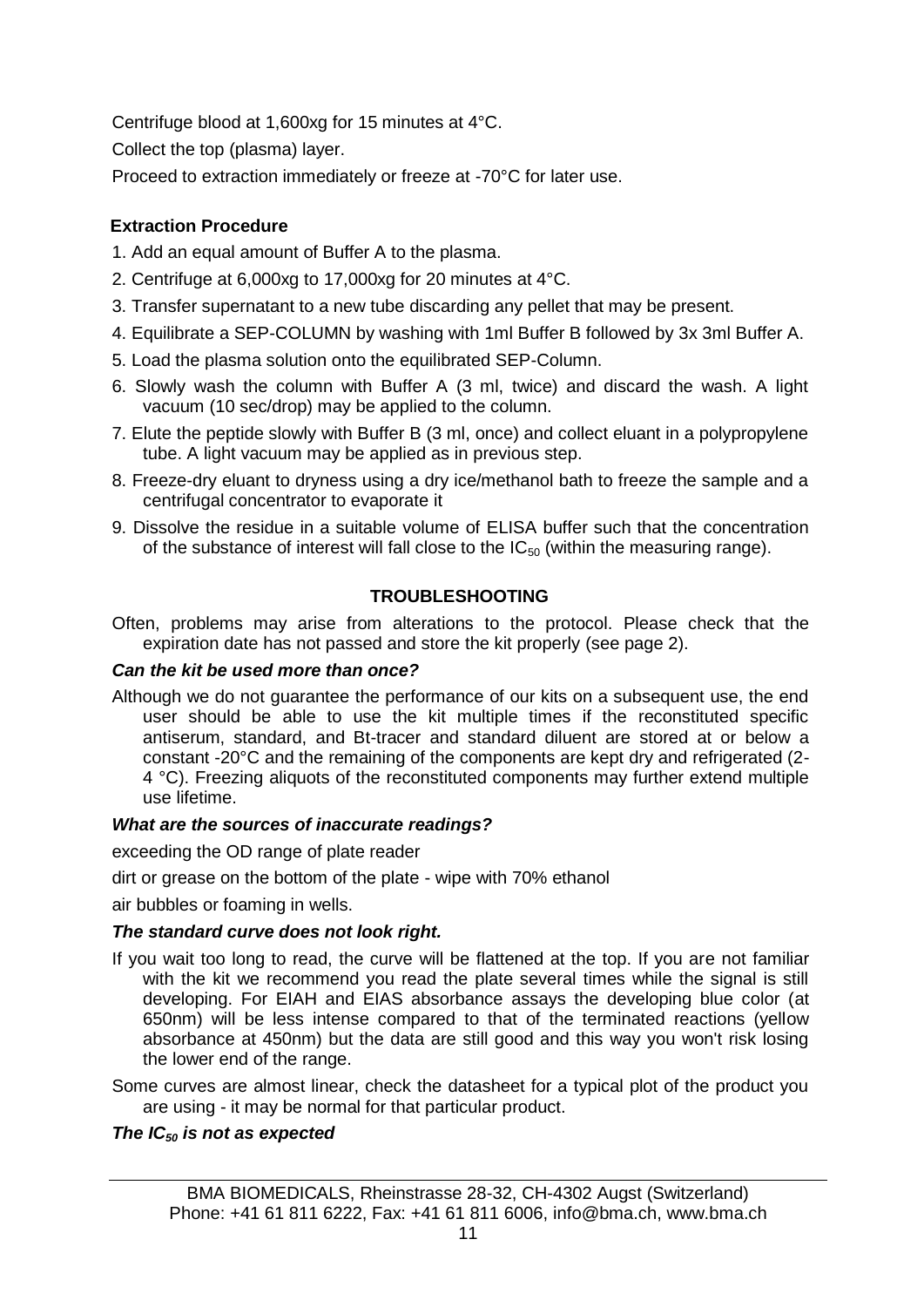- Note that the  $IC_{50}$  reported with each of our products is based on the concentration of the prepared standards before they are added to the assay solution.
- A difference by a factor of two or three may be normal for some kits and may be caused by the time it takes to equilibrate the binding of the tracer and the standard. This will be especially true for pre-incubation protocols. If
- possible you should always include your own reliable standard at a concentration close to the expected  $IC_{50}$  to check the accuracy of the kit.
- In cases where the standard curves are almost rectilinear, accurate  $IC_{50}$  values cannot be calculated.
- Using excessive amounts of antiserum or tracer, or using a degraded standard may elevate the IC<sub>50</sub>.

# *There is too much variation in duplicated readings.*

There are only trivial explanations for this such as: (a) poor mixing, (b) poor pipetting technique or faulty pipettes, (c) kit reagents not allowed to equilibrate to room temperature before use, (d) cross-contamination of samples, e.g. droplets or spray from one well to the next, (e) bubbles or foaming in the wells, or finger prints or dirt on the bottom of the plate, etc.

#### *The readings are lower than expected.*

The color intensity has little to do with the accuracy of the kit, as long as the slope in the measuring range is normal, but, if the intensity is extremely low, and assuming that you have waited long enough, this may mean that one of the components (antiserum, Bt-tracer, SA-HRP, TMB substrate) was added in low amounts or was degraded due to incorrect storage or excessive freeze-thawing.

# *The curve looks OK but the results seem implausible.*

Possibly you used different solvents or conditions for standards and samples.

The antiserum may bind to another antigenically similar peptide

Antigen was lost during extraction or extraction did not eliminate interfering factors

Make sure that the kit's antigen is the same as the target that you are trying to measure. Sometimes the kit's antigen is a peptide that is part of but not the complete natural protein. If so the kit can still be used for determining relative concentrations but not necessarily for determining the absolute concentration of the complete protein antigen.

# **REFERENCES**

- **1) T. Porstmann and S.T. Kiessig** Enzyme immunoassay techniques. An Overview. J. Immunol. Methods **150**, 5-21 (1992)
- **2) S. Avrameas** Amplification systems in immunoenzymatic techniques. J. Immunol. Methods **150**, 23-32 (1992)
- **3) E. Bucht et al.** A rapid extraction method for serum calcitonin. Clin. Chim. Acta, **195**, 115-124 (1991)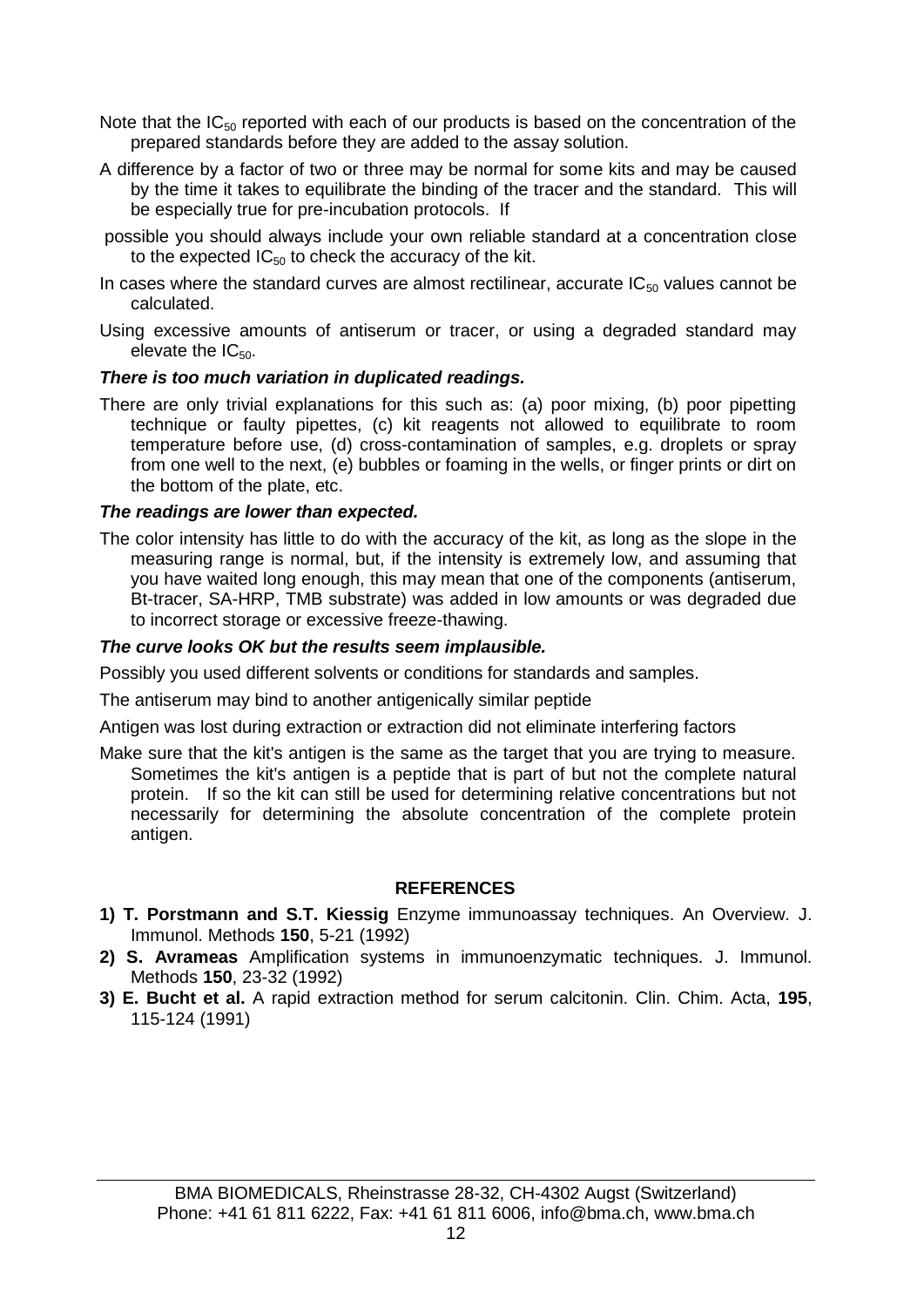#### **SAFETY PRECAUTIONS**

The physical and chemical properties of the reagents contained in this kit have been tested individually. Reagents do not contain ingredients which have been determined to be health hazards and which comprise greater than 1% of the mixture or which could be released from the mixture in concentrations that would exceed OSHA permissible exposure limits.

#### **Hazardous Ingredients:**

The lyophilized standard, antiserum and biotinylated tracer contain thimerosal. The ELISA buffer concentrate contains Tris and thimerosal. The buffer is in liquid form. The SA-HRP contains 0.01% methylisothiazolone, 0.01% bromonitrodioxane, and 10ppm Proclin 300 as a preservative.

#### **Physical and Chemical Data:**

Components are stable in closed containers under normal temperatures and pressures. No hazardous polymerization is known.

#### **Fire and Explosion Data:**

Components are non-combustible with negligible fire hazard when exposed to heat or flame. Fire fighting media should be appropriate to burning material.

#### **Health Hazards:**

Components may be harmful by inhalation, ingestion, or skin absorption and may cause skin irritation or eye irritation. In case of eye contact, flush eye with water and contact a physician. In case of skin contact, wash skin with soap and water.

#### **Reactivity Data:**

Components are stable in closed containers under normal temperatures and pressures.

#### **Spill and Disposal Procedures:**

For spills, ventilate area and wash spill site. For disposal, please dispose in accordance with local regulations.

# **Handling and Storage Information:**

Safety glasses, gloves, and a full-length lab coat should be worn to prevent unnecessary contact.

The above information is believed to be correct but does not purport to be all-inclusive and shall be used only as a guide. It is the user's responsibility to determine the suitability of this information for the adoption of safety precautions as may be necessary. Chemoforma AG or its division BMA Biomedicals shall not be held liable for any damage resulting from the handling or use of the above product.

# **GUARANTEE AND LIMITATION OF REMEDY**

Chemoforma AG or its division BMA Biomedicals makes no guarantee of any kind, expressed or implied, which extends beyond the description of materials in this kit, except that these materials and kit will meet our specifications at the time of delivery. The customer's remedy and Peninsula Laboratories International, Inc.'s sole liability hereunder are limited at Peninsula Laboratories International, Inc.'s option to refund the purchase price or replace material that does not meet our specifications. By the acceptance of our products, the customer indemnifies and holds Peninsula Laboratories International, Inc. harmless against and assumes all liability for the consequences of its use or misuse by the customer, its employees or others.